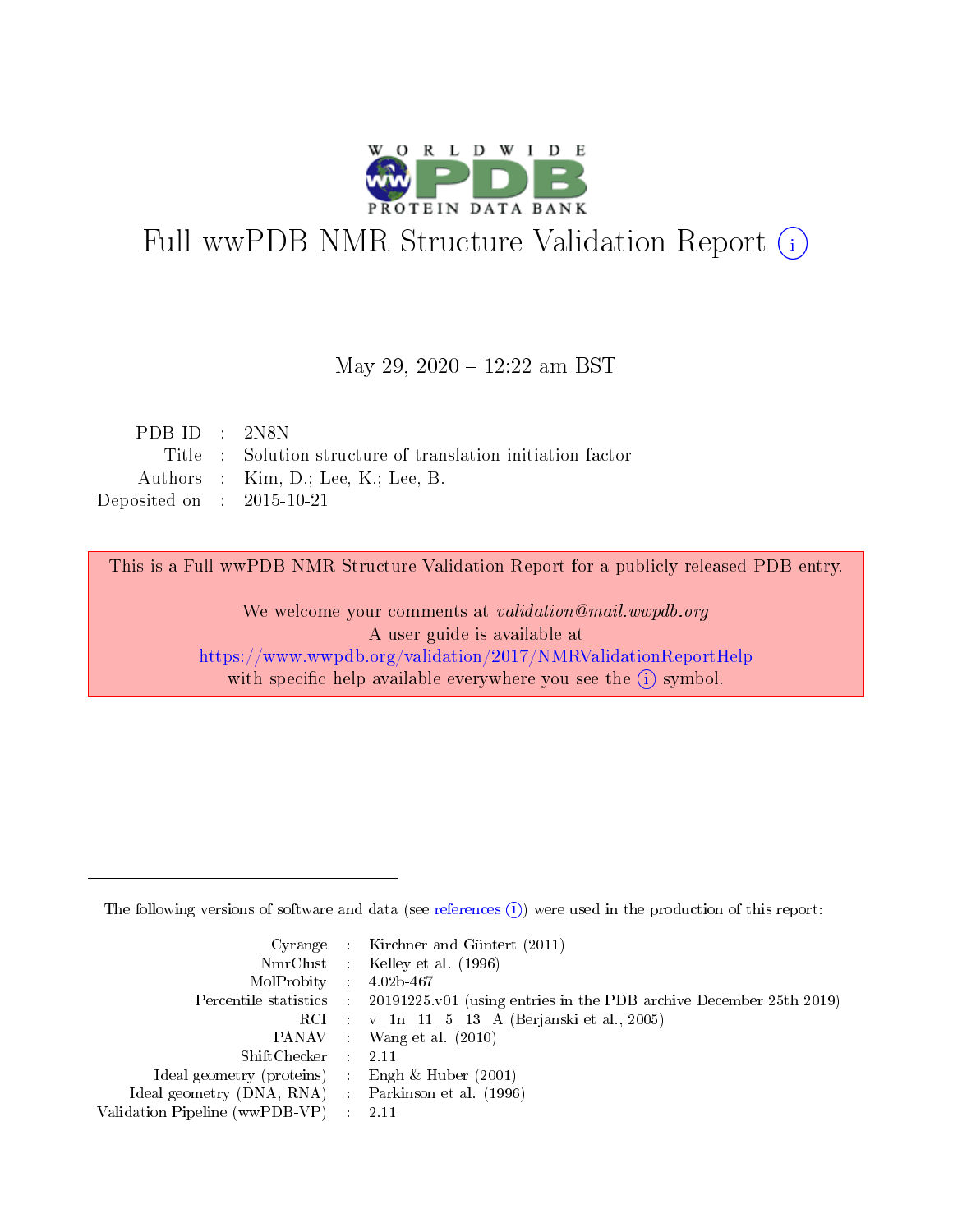# 1 [O](https://www.wwpdb.org/validation/2017/NMRValidationReportHelp#overall_quality)verall quality at a glance (i)

The following experimental techniques were used to determine the structure: SOLUTION NMR

The overall completeness of chemical shifts assignment is 74%.

Percentile scores (ranging between 0-100) for global validation metrics of the entry are shown in the following graphic. The table shows the number of entries on which the scores are based.



Sidechain outliers  $\vert$  154315 11428

The table below summarises the geometric issues observed across the polymeric chains and their fit to the experimental data. The red, orange, yellow and green segments indicate the fraction of residues that contain outliers for  $>=3, 2, 1$  and 0 types of geometric quality criteria. A cyan segment indicates the fraction of residues that are not part of the well-defined cores, and a grey segment represents the fraction of residues that are not modelled. The numeric value for each fraction is indicated below the corresponding segment, with a dot representing fractions  $\epsilon = 5\%$ 

| ${\rm Chain}$ | Length              | Quality of chain |     |     |
|---------------|---------------------|------------------|-----|-----|
|               |                     |                  |     |     |
|               | $\neg$ $\cap$<br>-- | 75%              | 10% | 15% |

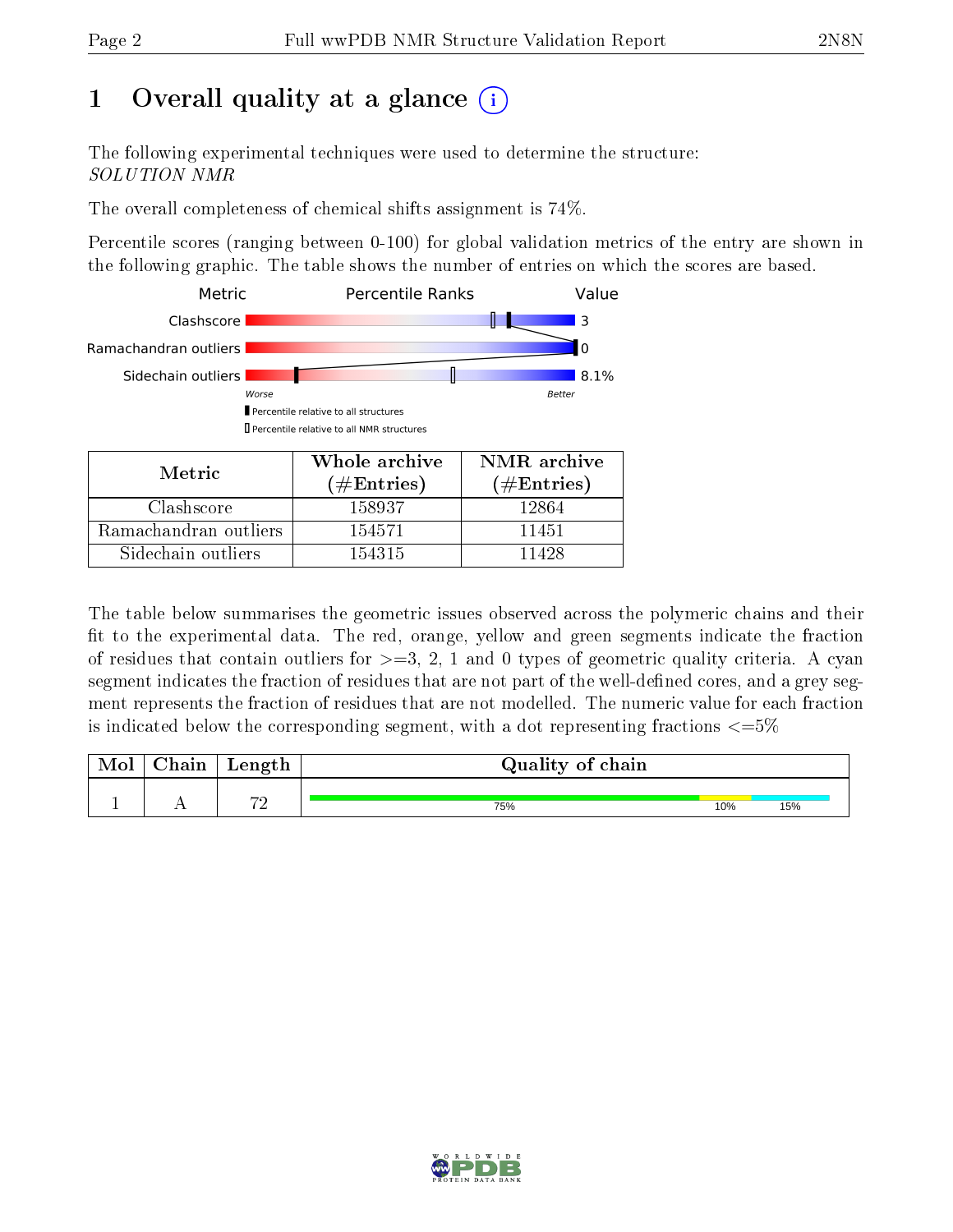# 2 Ensemble composition and analysis  $(i)$

This entry contains 20 models. Model 5 is the overall representative, medoid model (most similar to other models). The authors have identified model 1 as representative, based on the following criterion: lowest energy.

The following residues are included in the computation of the global validation metrics.

| Well-defined (core) protein residues |                                                |                                  |  |  |  |
|--------------------------------------|------------------------------------------------|----------------------------------|--|--|--|
|                                      | Well-defined core $\mid$ Residue range (total) | Backbone RMSD (Å)   Medoid model |  |  |  |
|                                      | $A:6-A:43, A:48-A:70(61)$                      | 0.34                             |  |  |  |

Ill-defined regions of proteins are excluded from the global statistics.

Ligands and non-protein polymers are included in the analysis.

The models can be grouped into 4 clusters and 1 single-model cluster was found.

| Cluster number        | Models                      |
|-----------------------|-----------------------------|
|                       | 3, 6, 9, 12, 14, 17, 18, 19 |
|                       | 1, 2, 5, 11, 13, 16, 20     |
|                       |                             |
|                       | 10, 15                      |
| Single-model clusters |                             |

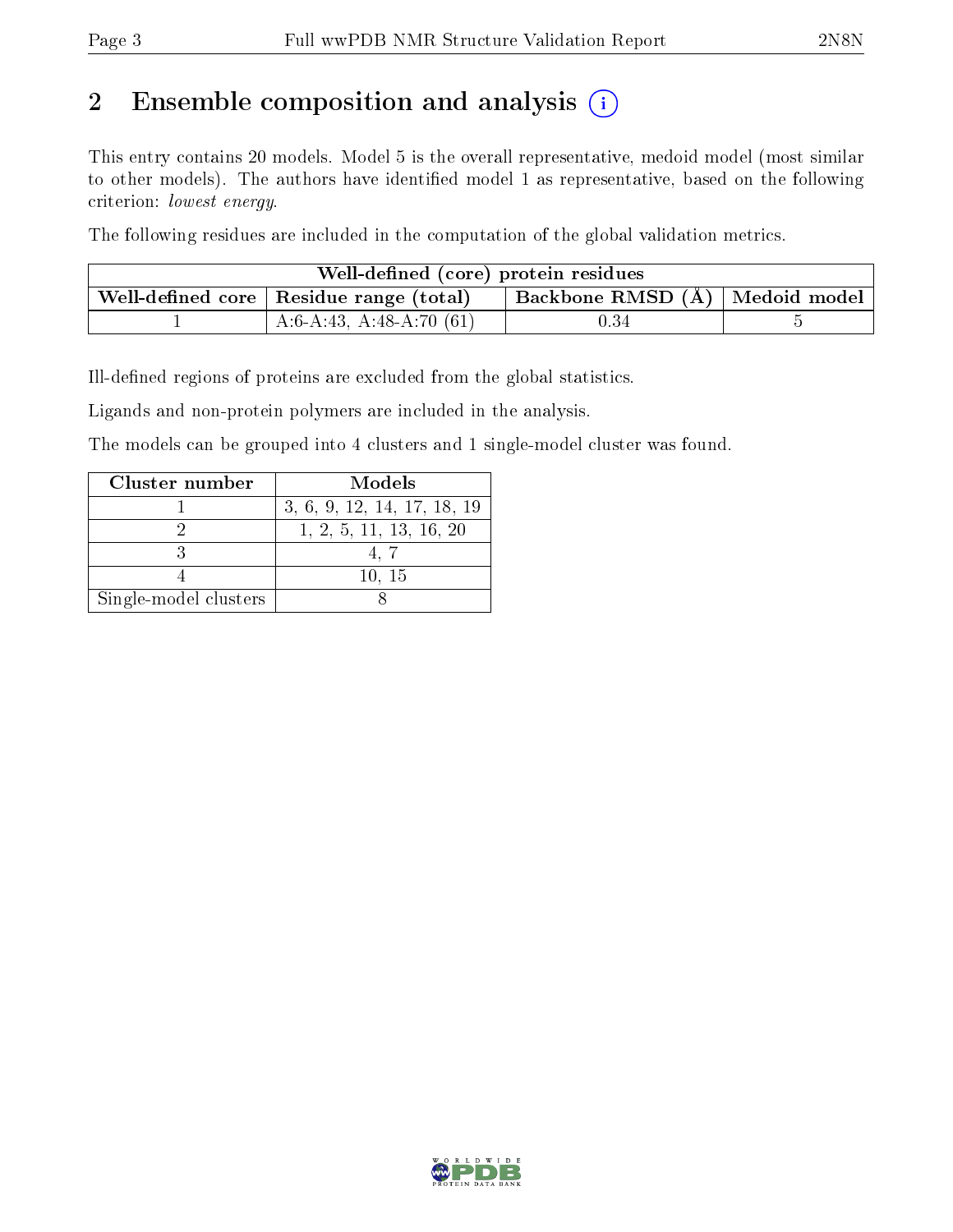# 3 Entry composition (i)

There is only 1 type of molecule in this entry. The entry contains 1180 atoms, of which 600 are hydrogens and 0 are deuteriums.

Molecule 1 is a protein called Translation initiation factor IF-1.

| Mol |    | Chain   Residues | Atoms |     |         |         |  | race ' |
|-----|----|------------------|-------|-----|---------|---------|--|--------|
|     | הי | $_{\rm Total}$   |       | Н   |         |         |  |        |
|     |    |                  | 368   | 600 | $100\,$ | $108\,$ |  |        |

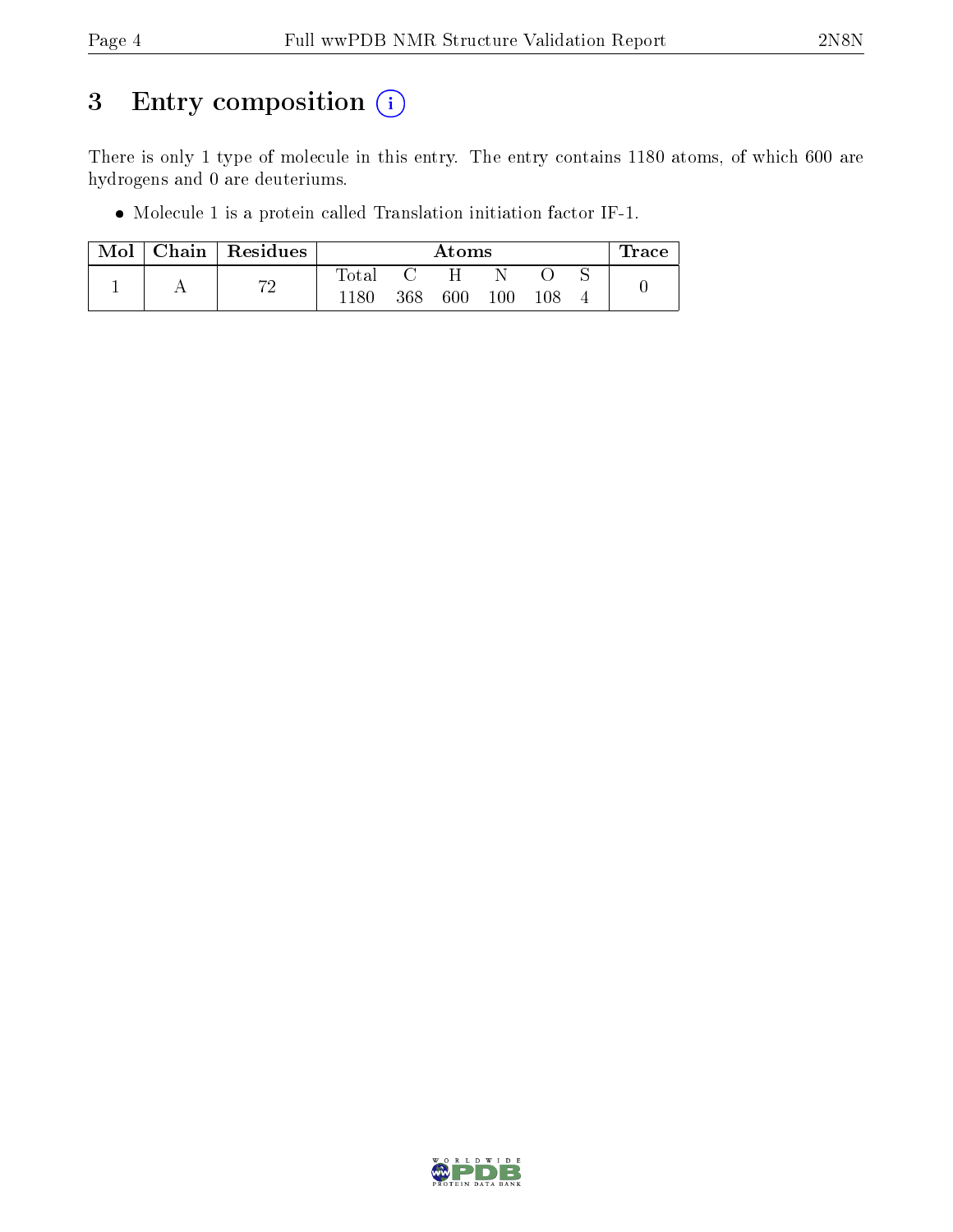# 4 Residue-property plots  $\binom{1}{1}$

## <span id="page-4-0"></span>4.1 Average score per residue in the NMR ensemble

These plots are provided for all protein, RNA and DNA chains in the entry. The first graphic is the same as shown in the summary in section 1 of this report. The second graphic shows the sequence where residues are colour-coded according to the number of geometric quality criteria for which they contain at least one outlier: green  $= 0$ , yellow  $= 1$ , orange  $= 2$  and red  $= 3$  or more. Stretches of 2 or more consecutive residues without any outliers are shown as green connectors. Residues which are classified as ill-defined in the NMR ensemble, are shown in cyan with an underline colour-coded according to the previous scheme. Residues which were present in the experimental sample, but not modelled in the final structure are shown in grey.

• Molecule 1: Translation initiation factor IF-1



## 4.2 Scores per residue for each member of the ensemble

Colouring as in section [4.1](#page-4-0) above.

### 4.2.1 Score per residue for model 1

• Molecule 1: Translation initiation factor IF-1





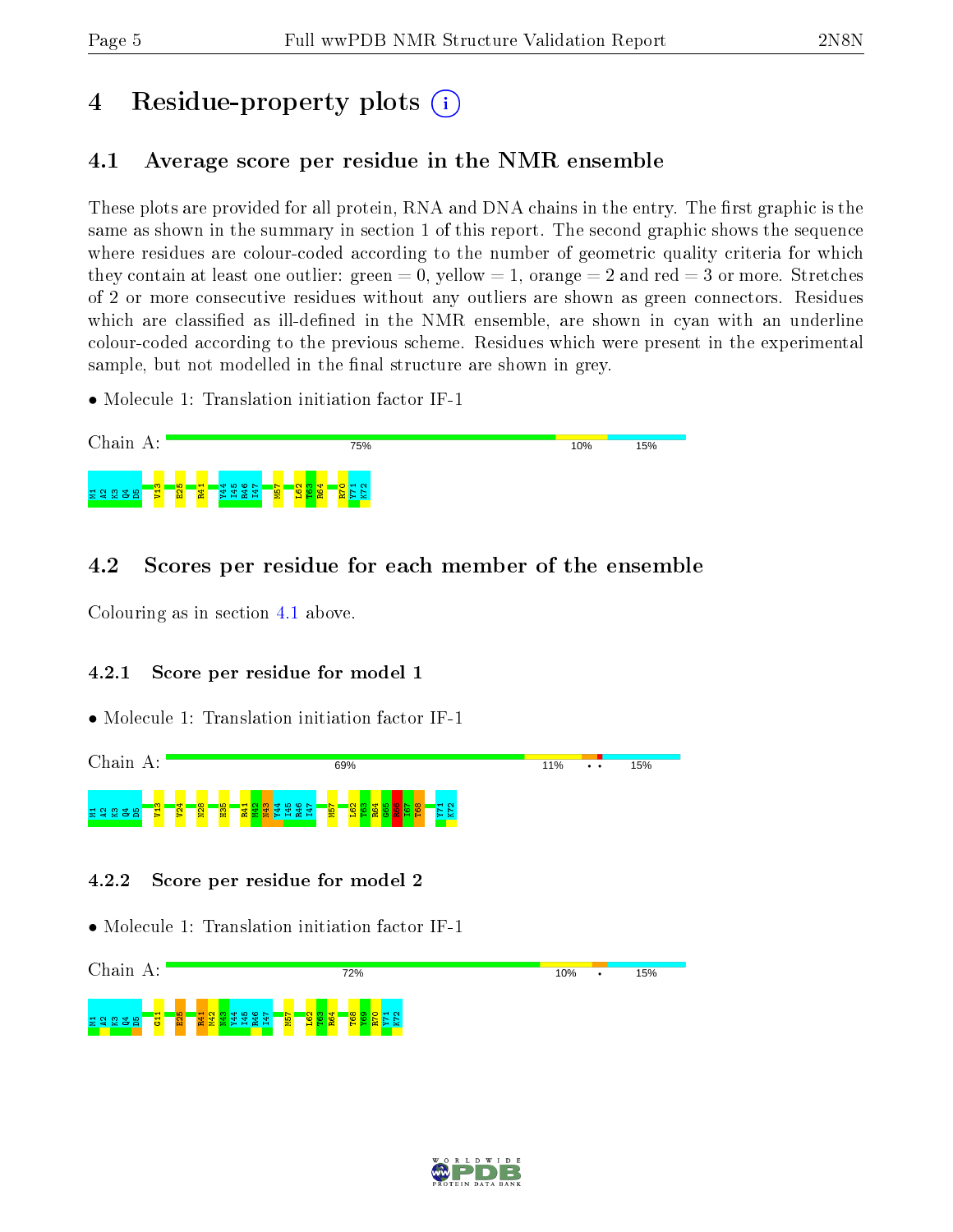#### 4.2.3 Score per residue for model 3

• Molecule 1: Translation initiation factor IF-1



#### 4.2.5 Score per residue for model 5 (medoid)

• Molecule 1: Translation initiation factor IF-1



#### 4.2.6 Score per residue for model 6

• Molecule 1: Translation initiation factor IF-1



#### 4.2.7 Score per residue for model 7



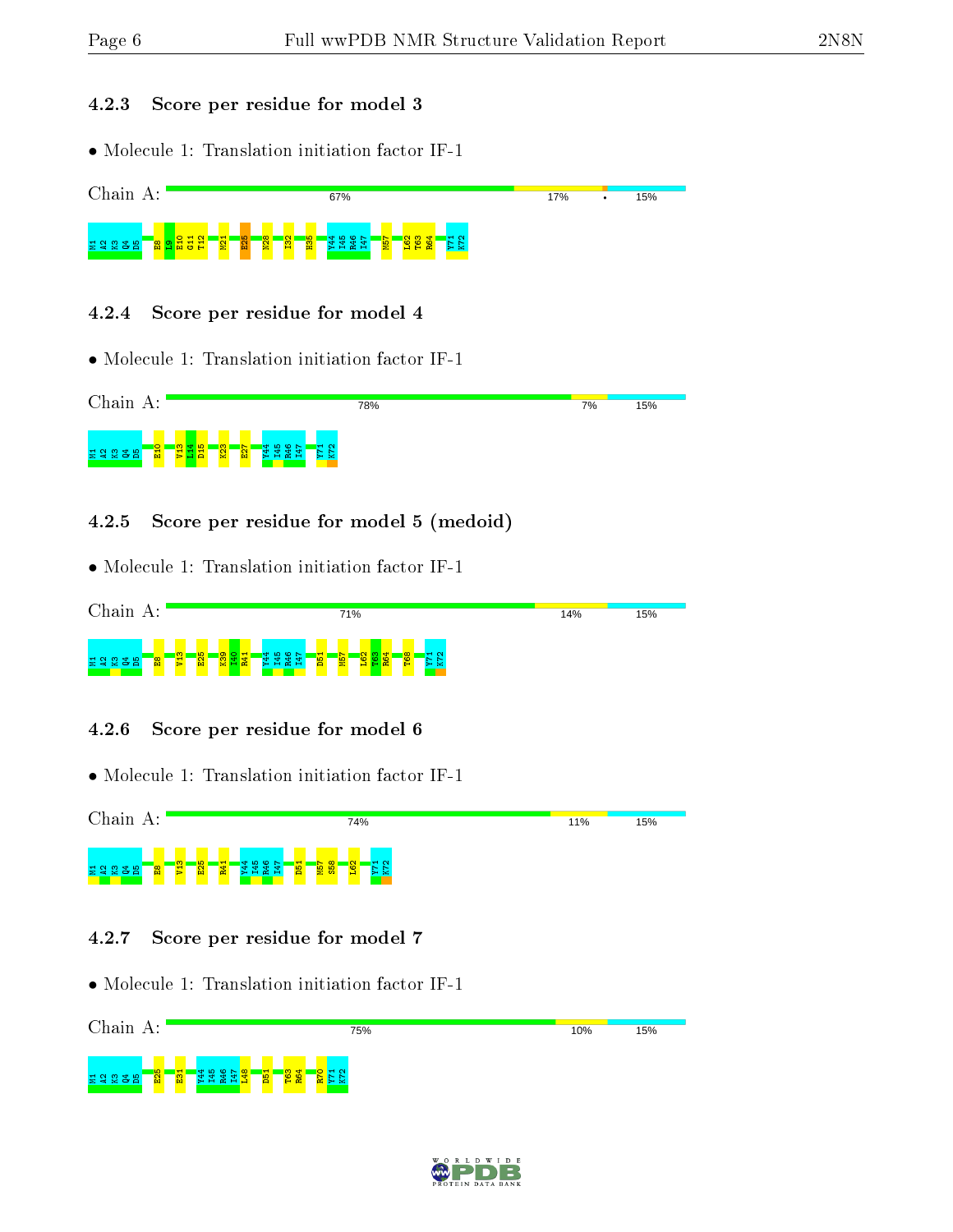#### 4.2.8 Score per residue for model 8

• Molecule 1: Translation initiation factor IF-1



#### 4.2.9 Score per residue for model 9

• Molecule 1: Translation initiation factor IF-1



#### 4.2.10 Score per residue for model 10

• Molecule 1: Translation initiation factor IF-1



#### 4.2.11 Score per residue for model 11

• Molecule 1: Translation initiation factor IF-1



#### 4.2.12 Score per residue for model 12



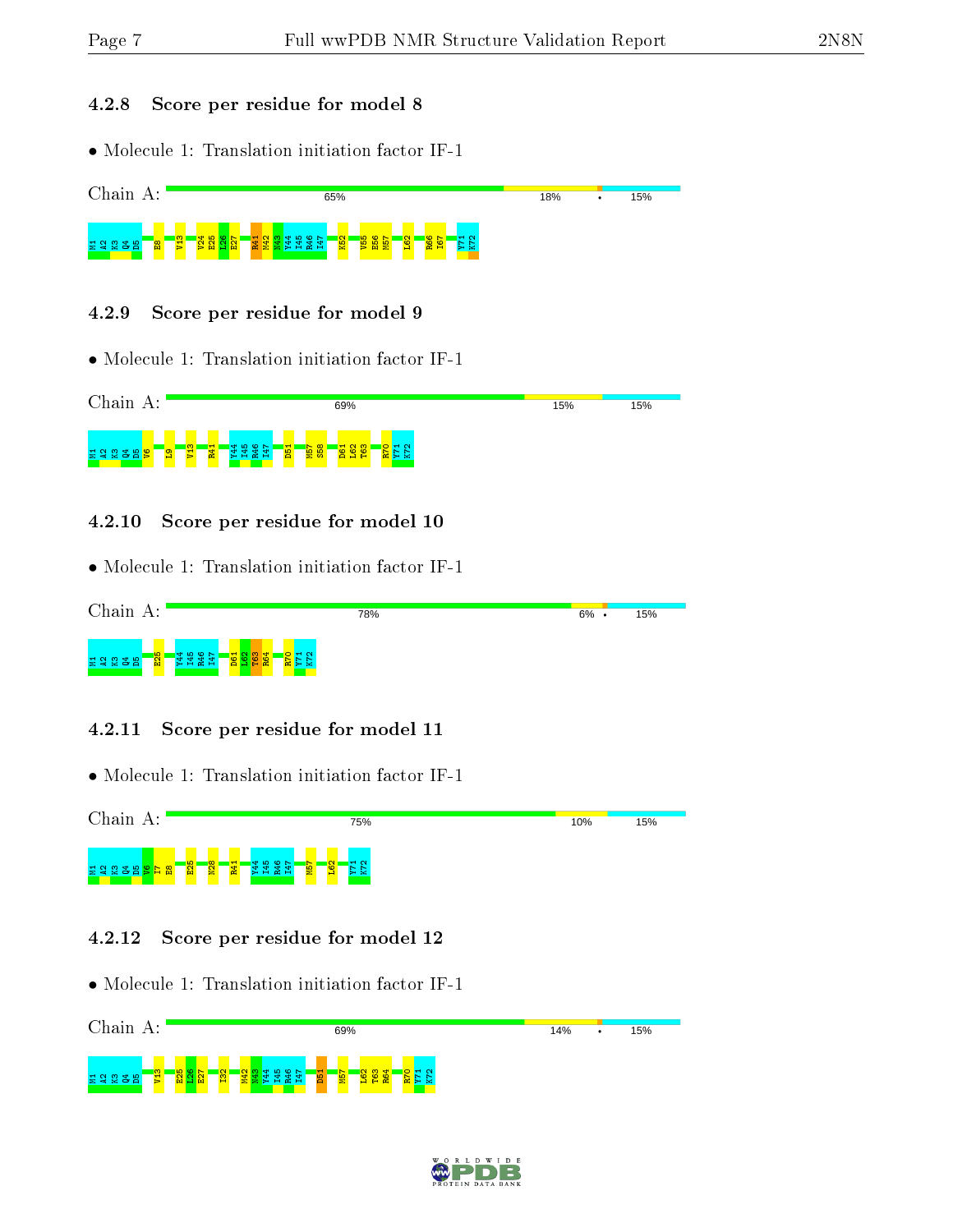#### 4.2.13 Score per residue for model 13

• Molecule 1: Translation initiation factor IF-1



#### 4.2.14 Score per residue for model 14

• Molecule 1: Translation initiation factor IF-1



#### 4.2.15 Score per residue for model 15

• Molecule 1: Translation initiation factor IF-1



#### 4.2.16 Score per residue for model 16

• Molecule 1: Translation initiation factor IF-1



#### 4.2.17 Score per residue for model 17



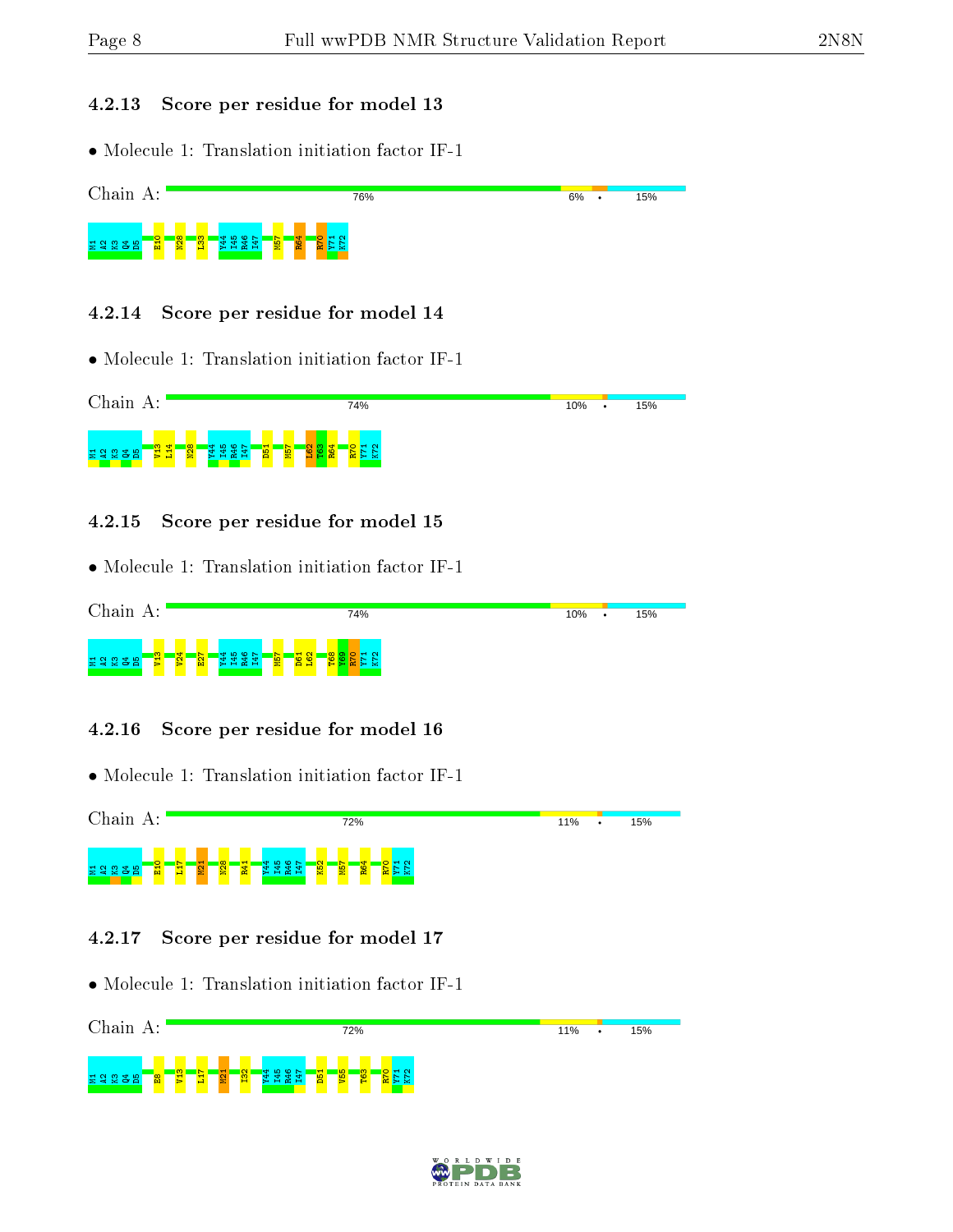#### 4.2.18 Score per residue for model 18

• Molecule 1: Translation initiation factor IF-1



#### 4.2.19 Score per residue for model 19

• Molecule 1: Translation initiation factor IF-1



#### 4.2.20 Score per residue for model 20

| Chain<br>А:            |                     |                         |   | 71% |                           | 11%<br>٠ | 15% |
|------------------------|---------------------|-------------------------|---|-----|---------------------------|----------|-----|
| 로 약 없 좀 봐<br>$\bullet$ | $\overline{a}$<br>m | $\frac{1}{2}$<br>w<br>œ | ≕ | 일   | $\sim$<br><b>*ON</b><br>× |          |     |

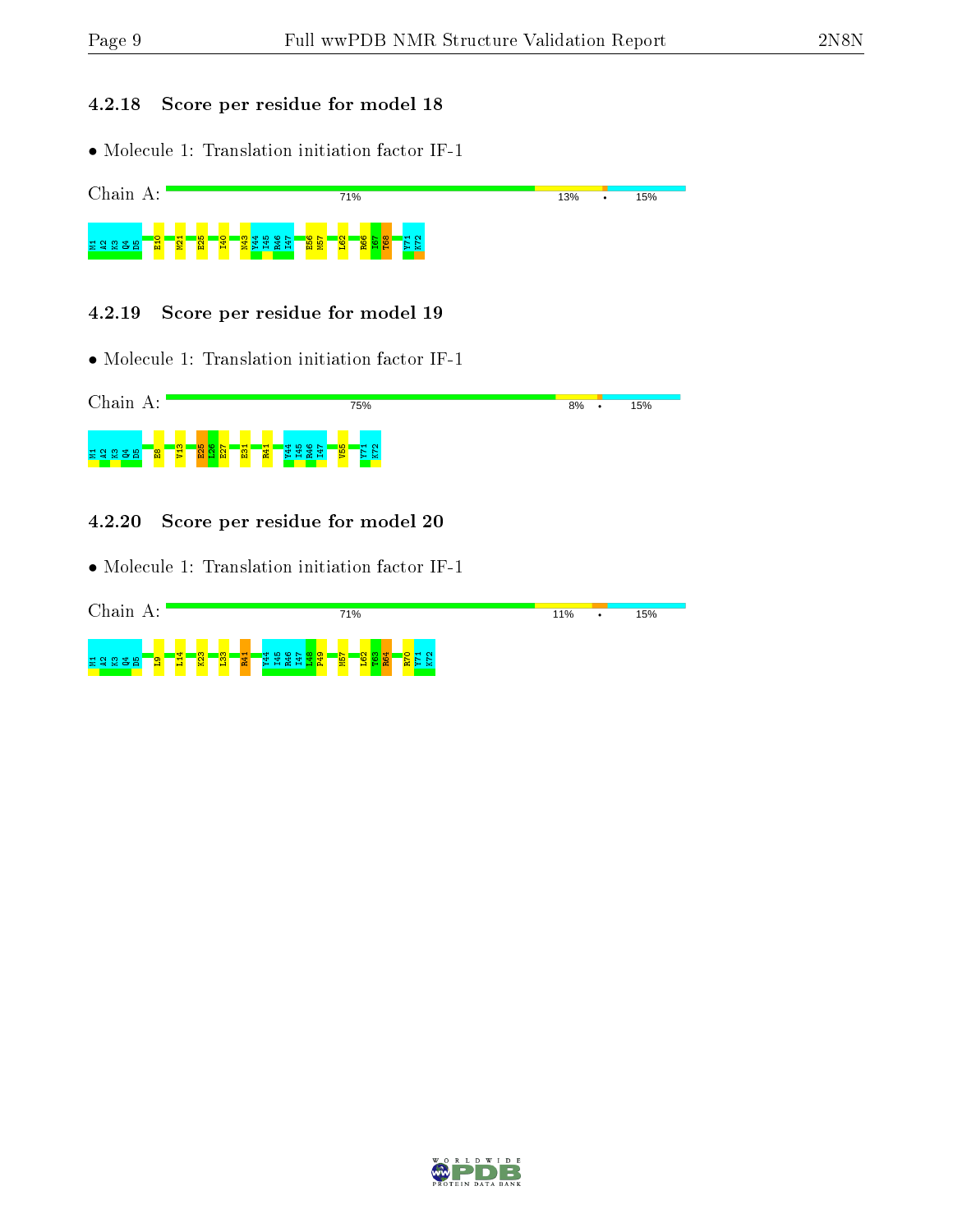## 5 Refinement protocol and experimental data overview  $\binom{1}{k}$

The models were refined using the following method: *simulated annealing*.

Of the 200 calculated structures, 20 were deposited, based on the following criterion: structures with the lowest energy.

The following table shows the software used for structure solution, optimisation and refinement.

| Software name   Classification |                    | <b>Version</b> |
|--------------------------------|--------------------|----------------|
| CYANA                          | structure solution |                |
| CNe                            | refinement         |                |

The following table shows chemical shift validation statistics as aggregates over all chemical shift files. Detailed validation can be found in section  $6$  of this report.

| Chemical shift file(s)                       | input cs.cif |
|----------------------------------------------|--------------|
| Number of chemical shift lists               |              |
| Total number of shifts                       | 712          |
| Number of shifts mapped to atoms             | 712          |
| Number of unparsed shifts                    |              |
| Number of shifts with mapping errors         |              |
| Number of shifts with mapping warnings       |              |
| Assignment completeness (well-defined parts) |              |

No validations of the models with respect to experimental NMR restraints is performed at this time.

COVALENT-GEOMETRY INFOmissingINFO

## 5.1 Too-close contacts (i)

In the following table, the Non-H and H(model) columns list the number of non-hydrogen atoms and hydrogen atoms in each chain respectively. The H(added) column lists the number of hydrogen atoms added and optimized by MolProbity. The Clashes column lists the number of clashes averaged over the ensemble.

|     |      | $\boxed{\text{Mol}$ Chain   Non-H   H(model)   H(added)   Clashes |      |    |
|-----|------|-------------------------------------------------------------------|------|----|
|     | 480. | 493                                                               | 491  |    |
| All | 9600 | 9860                                                              | 9819 | 53 |

The all-atom clashscore is defined as the number of clashes found per 1000 atoms (including hydrogen atoms). The all-atom clashscore for this structure is 3.

All unique clashes are listed below, sorted by their clash magnitude.

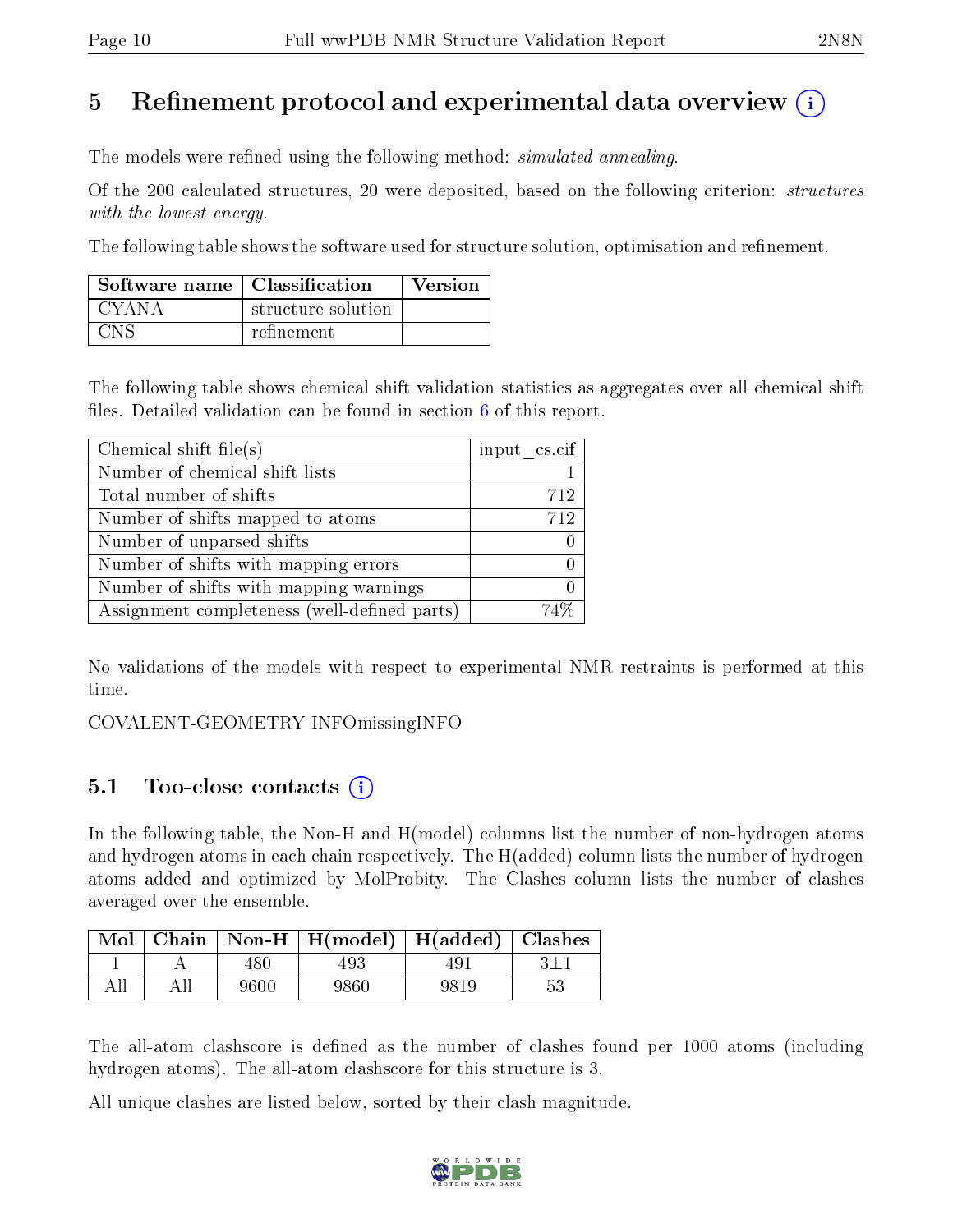| Atom-1            | Atom-2                              | $Clash(\AA)$ | $Distance(\AA)$   | Models           |                |  |
|-------------------|-------------------------------------|--------------|-------------------|------------------|----------------|--|
|                   |                                     |              |                   | Worst            | Total          |  |
| 1: A:57: MET:SD   | 1:A:62:LEU:HA                       | 0.70         | 2.26              | 20               | 13             |  |
| 1:A:61:ASP:OD1    | 1: A:64: ARG: HG2                   | 0.55         | 2.01              | 10               | $\mathbf{1}$   |  |
| 1:A:11:GLY:HA3    | 1: A: 25: GLU:O                     | 0.52         | 2.04              | $\overline{2}$   | $\overline{2}$ |  |
| 1:A:32:ILE:HG22   | 1: A:63:THR:HA                      | 0.50         | 1.83              | 17               | $\overline{2}$ |  |
| 1: A:63:THR:O     | 1:A:64:ARG:HD2                      | 0.49         | 2.07              | $\overline{7}$   | $\mathbf{1}$   |  |
| 1: A:25:GLU:OE1   | 1: A:31: GLU: HA                    | 0.49         | 2.06              | 19               | $\mathbf{1}$   |  |
| 1:A:8:GLU:HA      | 1: A: 55: VAL: O                    | 0.49         | 2.07              | 19               | $\overline{2}$ |  |
| 1:A:48:LEU:O      | 1:A:51:ASP:HB2                      | 0.48         | 2.09              | $\overline{7}$   | $\mathbf{1}$   |  |
| 1:A:61:ASP:OD1    | 1: A:63:THR:HG22                    | 0.48         | 2.08              | 10               | $\mathbf{1}$   |  |
| 1:A:17:LEU:HB2    | 1: A:21: MET:CB                     | 0.48         | 2.39              | 17               | $\overline{2}$ |  |
| 1:A:14:LEU:O      | 1:A:49:PRO:HB3                      | 0.47         | 2.09              | 20               | $\mathbf{1}$   |  |
| 1: A:63:THR:C     | 1:A:64:ARG:HD2                      | 0.47         | $\overline{2.30}$ | $\overline{7}$   | $\mathbf{1}$   |  |
| 1:A:9:LEU:HD12    | $1: A:57: \overline{\text{MET:SD}}$ | 0.46         | 2.50              | 20               | $\overline{2}$ |  |
| 1: A: 33: LEU: O  | 1:A:64:ARG:HA                       | 0.46         | $2.10\,$          | 20               | $\overline{2}$ |  |
| 1: A:66: ARG: NH1 | 1:A:68:THR:HG23                     | 0.46         | 2.26              | 18               | $\overline{1}$ |  |
| 1: A:35: HIS:O    | 1:A:66:ARG:HA                       | 0.45         | 2.12              | $\mathbf{1}$     | $\mathbf{1}$   |  |
| 1:A:41:ARG:NH2    | 1:A:42:MET:HA                       | 0.45         | $\overline{2.26}$ | $\overline{8}$   | $\mathbf{1}$   |  |
| 1:A:13:VAL:HB     | 1: A:24:VAL:HG22                    | 0.44         | 1.89              | 8                | 3              |  |
| 1:A:41:ARG:C      | 1:A:41:ARG:HD3                      | 0.44         | $\overline{2.32}$ | $\overline{2}$   | $\overline{1}$ |  |
| 1: A: 55: VAL:HA  | 1:A:66:ARG:O                        | 0.43         | 2.13              | $\overline{8}$   | $\mathbf{1}$   |  |
| 1:A:32:ILE:HA     | 1:A:63:THR:O                        | 0.43         | $\overline{2.13}$ | 12               | $\mathbf{1}$   |  |
| 1:A:70:ARG:HD3    | 1:A:70:ARG:N                        | 0.43         | 2.28              | 13               | $\mathbf{1}$   |  |
| 1: A:66: ARG: HG2 | 1: A:67:ILE:N                       | 0.42         | $\overline{2.29}$ | 8                | $\mathbf{1}$   |  |
| 1: A:21: MET:SD   | 1: A:35: HIS: HD2                   | 0.42         | $\overline{2.37}$ | $\overline{3}$   | $\mathbf{1}$   |  |
| 1: A:51: ASP:OD1  | 1:A:70:ARG:HD2                      | 0.42         | 2.15              | 12               | $\overline{1}$ |  |
| 1: A:58: SER: HB2 | 1:A:61:ASP:OD1                      | 0.42         | 2.15              | $\boldsymbol{9}$ | $\mathbf{1}$   |  |
| 1:A:41:ARG:HD3    | 1:A:41:ARG:C                        | 0.41         | $\overline{2.35}$ | 20               | $\mathbf{1}$   |  |
| 1: A:62:LEU:O     | 1:A:62:LEU:HD23                     | 0.41         | 2.15              | 8                | $\mathbf{1}$   |  |
| 1:A:12:THR:HB     | 1: A:25: GLU:OE1                    | 0.41         | $\overline{2.16}$ | $\overline{3}$   | $\mathbf{1}$   |  |
| 1:A:15:ASP:OD1    | 1:A:23:LYS:HD3                      | 0.41         | 2.16              | $\overline{4}$   | $\mathbf{1}$   |  |
| 1: A:56: GLU:CD   | $1:A:66:A\overline{RG:HH12}$        | 0.40         | 2.20              | 18               | $\mathbf{1}$   |  |
| 1:A:14:LEU:HD23   | 1:A:14:LEU:H                        | 0.40         | 1.76              | 14               | $\mathbf{1}$   |  |
| 1: A:66:ARG:HE    | 1: A:68:THR:HG23                    | 0.40         | 1.76              | $\mathbf{1}$     | $\mathbf{1}$   |  |

## $5.2$  Torsion angles  $(i)$

### 5.2.1 Protein backbone (i)

In the following table, the Percentiles column shows the percent Ramachandran outliers of the chain as a percentile score with respect to all PDB entries followed by that with respect to all NMR entries. The Analysed column shows the number of residues for which the backbone conformation was analysed and the total number of residues.

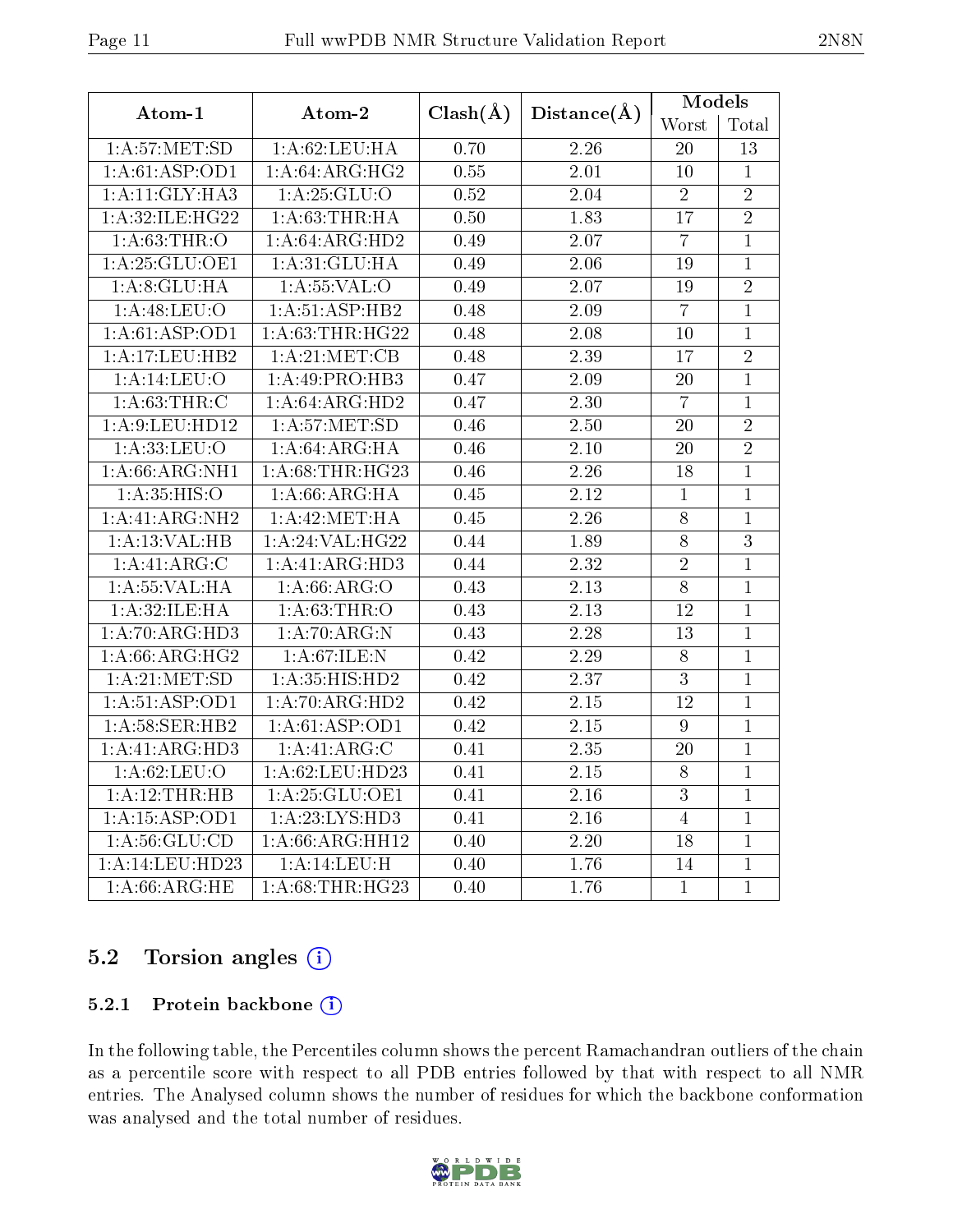| Mol | Chain | Analysed       | Favoured                      | Allowed                              | Outliers | Percentiles                  |  |
|-----|-------|----------------|-------------------------------|--------------------------------------|----------|------------------------------|--|
|     |       | 61/72(85%)     | $\pm 59 \pm 1 (97 \pm 1\%) +$ | $ 2\pm 1(3\pm 1\%) 0\pm 0(0\pm 0\%)$ |          | 100    100                   |  |
| All |       | 1220/1440(85%) | 1180 (97%)                    | 40 $(3\%)$                           | $0(0\%)$ | $\mid$ 100 $\mid$ 100 $\mid$ |  |

There are no Ramachandran outliers.

#### 5.2.2 Protein sidechains (i)

In the following table, the Percentiles column shows the percent sidechain outliers of the chain as a percentile score with respect to all PDB entries followed by that with respect to all NMR entries. The Analysed column shows the number of residues for which the sidechain conformation was analysed and the total number of residues.

| Mol | Chain | Analysed          | Rotameric          | <b>Outliers</b>  | Percentiles |
|-----|-------|-------------------|--------------------|------------------|-------------|
|     |       | $54/64$ (84\%)    | $50\pm2(92\pm3\%)$ | $4\pm2(8\pm3\%)$ | 15<br>63    |
| All | All   | $1080/1280(84\%)$ | 993 (92%)          | 87 (8\%)         | 15<br>63    |

All 25 unique residues with a non-rotameric sidechain are listed below. They are sorted by the frequency of occurrence in the ensemble.

| Mol            | Chain              | Res    | <b>Type</b>               | Models (Total) |
|----------------|--------------------|--------|---------------------------|----------------|
| $\mathbf{1}$   | A                  | 25     | GLU                       | 11             |
| $\mathbf{1}$   | $\overline{A}$     | 64     | $\rm{ARG}$                | 9              |
| $\mathbf{1}$   | $\overline{\rm A}$ | 70     | $\rm{ARG}$                | $\overline{9}$ |
| $\mathbf{1}$   | A                  | 41     | $\rm{ARG}$                | 9              |
| $\mathbf{1}$   | $\boldsymbol{A}$   | 28     | <b>ASN</b>                | $\overline{6}$ |
| $\mathbf{1}$   | $\overline{\rm A}$ | 51     | <b>ASP</b>                | $\sqrt{6}$     |
| $\mathbf{1}$   | A                  | 27     | GLU                       | $\overline{5}$ |
| $\overline{1}$ | $\overline{\rm A}$ | 68     | THR                       | $\overline{5}$ |
| $\mathbf{1}$   | $\overline{\rm A}$ | 8      | GLU                       | $\overline{4}$ |
| $\mathbf{1}$   | $\overline{\rm A}$ | 10     | $\overline{\mathrm{GLU}}$ | $\overline{3}$ |
| $\overline{1}$ | $\overline{\rm A}$ | 21     | MET                       | $\overline{3}$ |
| $\mathbf{1}$   | $\overline{\rm A}$ | 42     | <b>MET</b>                | $\overline{2}$ |
| $\mathbf{1}$   | A                  | 43     | <b>ASN</b>                | $\overline{2}$ |
| $\mathbf{1}$   | A                  | 57     | MET                       | $\overline{2}$ |
| $\mathbf{1}$   | $\boldsymbol{A}$   | $52\,$ | <b>LYS</b>                | $\mathbf{1}$   |
| $\overline{1}$ | $\overline{A}$     | 56     | <b>GLU</b>                | $\overline{1}$ |
| $\mathbf{1}$   | $\boldsymbol{A}$   | 62     | <b>LEU</b>                | $\mathbf{1}$   |
| $\mathbf{1}$   | A                  | 58     | <b>SER</b>                | $\mathbf{1}$   |
| $\overline{1}$ | A                  | 13     | <b>VAL</b>                | $\overline{1}$ |
| $\mathbf{1}$   | A                  | 39     | $\overline{\text{LYS}}$   | $\mathbf{1}$   |
| $\mathbf{1}$   | A                  | 66     | ${\rm ARG}$               | $\mathbf 1$    |

Continued on next page...

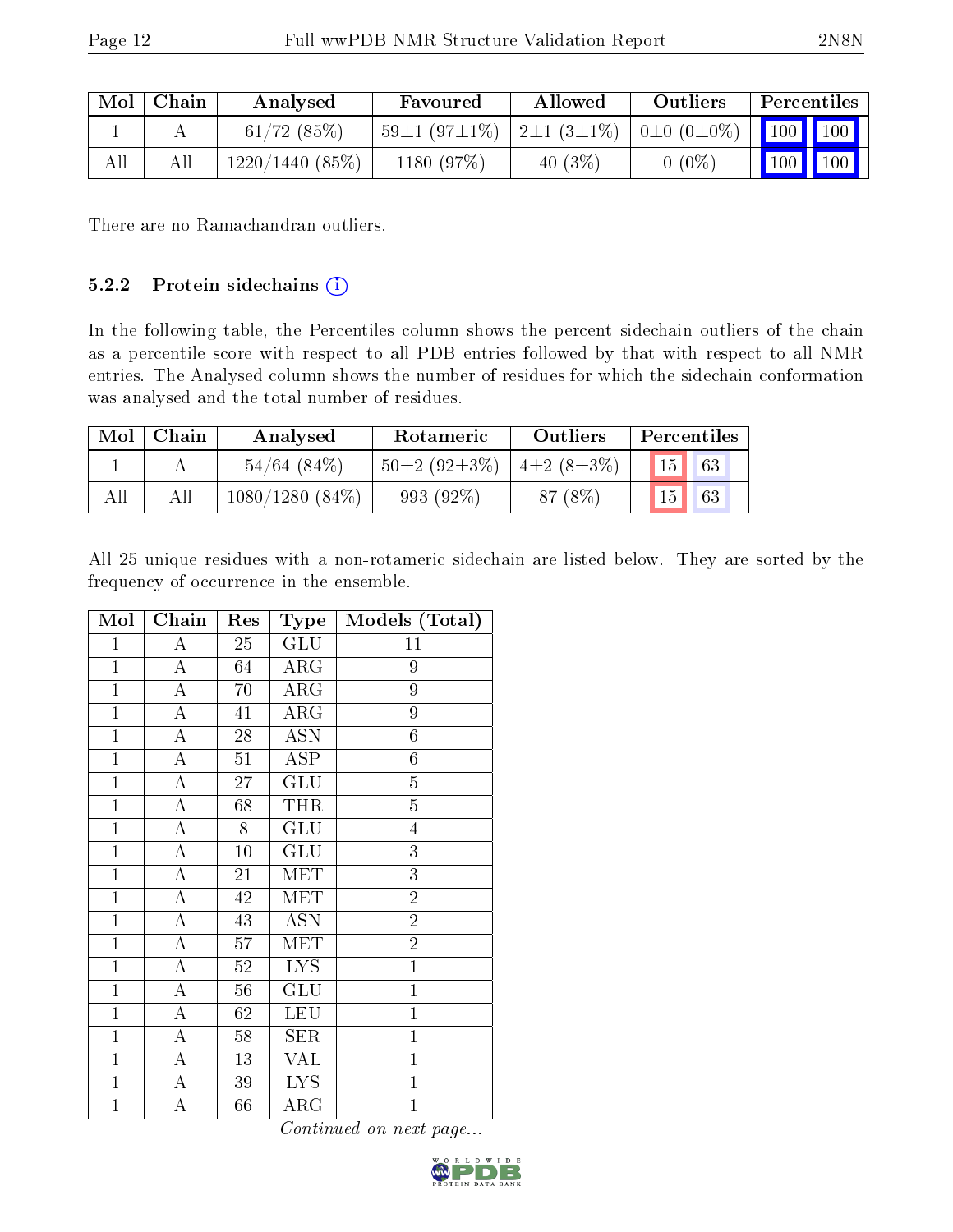| $Mol$   Chain |    | Rec   Type | Models (Total) |
|---------------|----|------------|----------------|
|               | 23 | <b>IYS</b> |                |
|               | 63 | THR.       |                |
|               | 31 | GLU        |                |
|               |    | 4 SP       |                |

Continued from previous page...

#### 5.2.3 RNA (i)

There are no RNA molecules in this entry.

### 5.3 Non-standard residues in protein, DNA, RNA chains (i)

There are no non-standard protein/DNA/RNA residues in this entry.

#### 5.4 Carbohydrates  $(i)$

There are no carbohydrates in this entry.

### 5.5 Ligand geometry  $(i)$

There are no ligands in this entry.

### 5.6 [O](https://www.wwpdb.org/validation/2017/NMRValidationReportHelp#nonstandard_residues_and_ligands)ther polymers  $(i)$

There are no such molecules in this entry.

### 5.7 Polymer linkage issues (i)

There are no chain breaks in this entry.

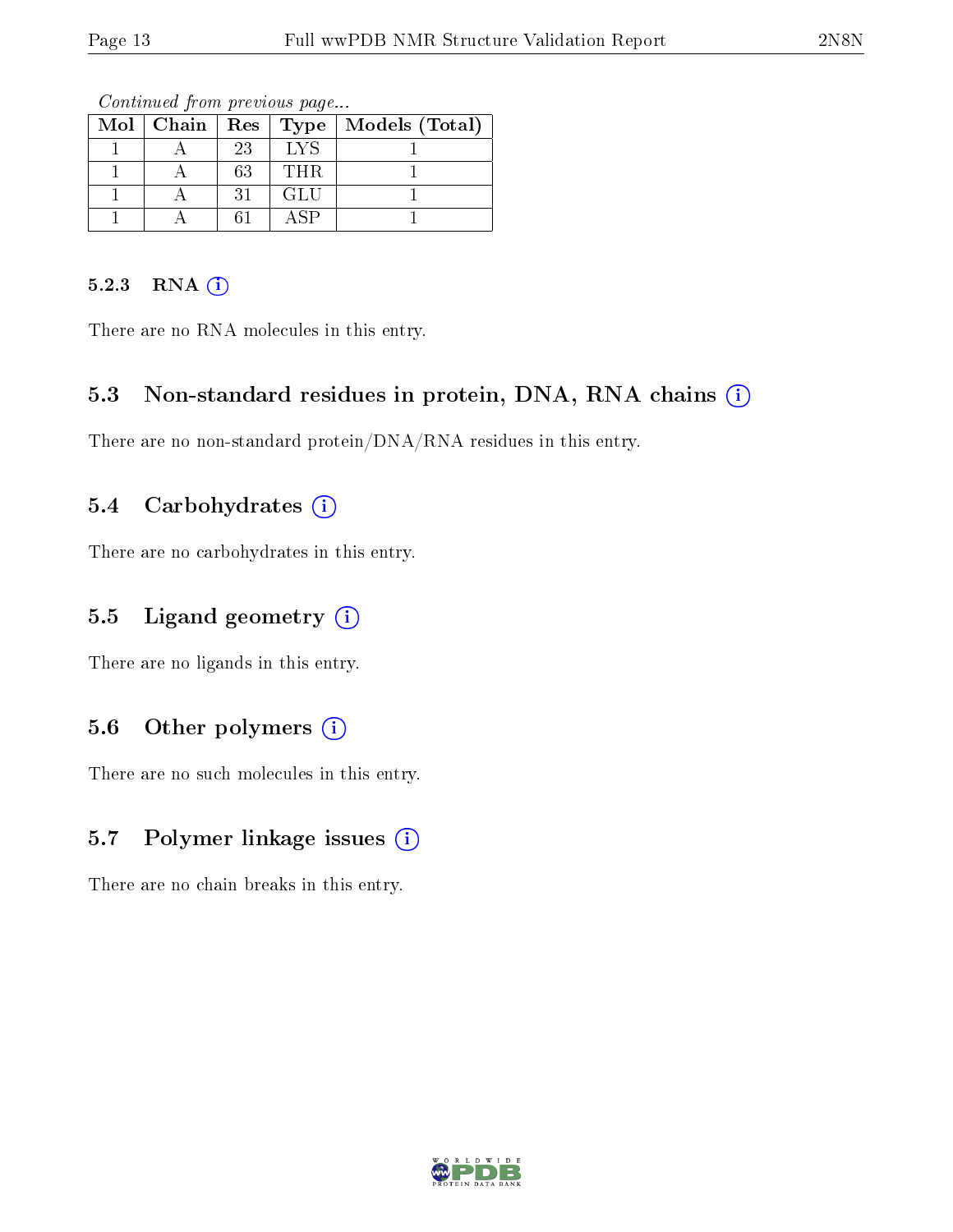## <span id="page-13-0"></span>6 Chemical shift validation  $\binom{1}{k}$

The completeness of assignment taking into account all chemical shift lists is 74% for the welldefined parts and  $68\%$  for the entire structure.

## 6.1 Chemical shift list 1

File name: input\_cs.cif

Chemical shift list name: assigned chem shift list 1

### 6.1.1 Bookkeeping (i)

The following table shows the results of parsing the chemical shift list and reports the number of nuclei with statistically unusual chemical shifts.

| Total number of shifts                  | 712 |
|-----------------------------------------|-----|
| Number of shifts mapped to atoms        | 712 |
| Number of unparsed shifts               |     |
| Number of shifts with mapping errors    |     |
| Number of shifts with mapping warnings  |     |
| Number of shift outliers (ShiftChecker) |     |

#### 6.1.2 Chemical shift referencing  $(i)$

The following table shows the suggested chemical shift referencing corrections.

| <b>Nucleus</b>      |    | $\#$ values   Correction $\pm$ precision, ppm | Suggested action          |
|---------------------|----|-----------------------------------------------|---------------------------|
| ${}^{13}C_{\alpha}$ | 68 | $-0.19 \pm 0.11$                              | None needed $(0.5 ppm)$   |
| $^{13}C_{\beta}$    | 63 | $0.06 \pm 0.20$                               | None needed $(< 0.5$ ppm) |
| $13\text{C}$        | 68 | $0.19 \pm 0.08$                               | None needed $(0.5 ppm)$   |
| $15\,\mathrm{N}$    | 65 | $0.93 \pm 0.36$                               | Should be applied         |

#### 6.1.3 Completeness of resonance assignments  $(i)$

The following table shows the completeness of the chemical shift assignments for the well-defined regions of the structure. The overall completeness is 74%, i.e. 559 atoms were assigned a chemical shift out of a possible 757. 7 out of 13 assigned methyl groups (LEU and VAL) were assigned stereospecifically.

|           | Total        |                                                                 | 13 <sub>0</sub> | $15\,$ N    |
|-----------|--------------|-----------------------------------------------------------------|-----------------|-------------|
| Backbone  |              | $-299/299(100\%)$   119/119(100%)   122/122(100%)   58/58(100%) |                 |             |
| Sidechain | 260/417(62%) | $145/242(60\%)$                                                 | 115/157(73%)    | $0/18(0\%)$ |

Continued on next page...